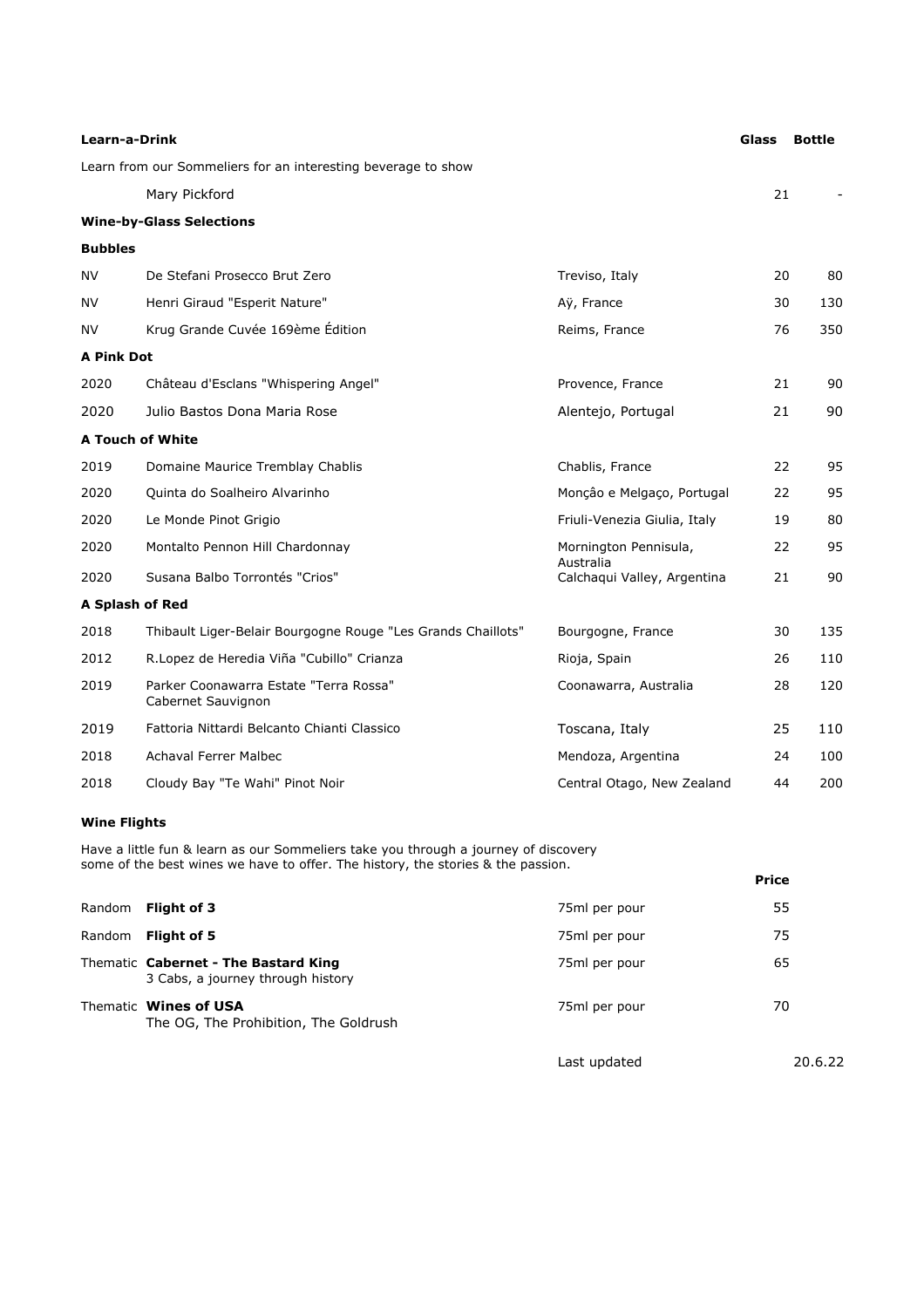### **Sparkling Wines**

Do check with our Sommeliers for any specials or even better, take a peek into our cellar and pick a bottle with us.

Everything on the menu is subjected to availability

Vintage may vary

#### **Prosecco**

| NV.<br>NV                                                                         | De Stefani Prosecco Brut Zero<br>Adami Bosco di Gica Prosecco Superiore Brut<br>2020 Ca dei Zago Col Fondo Prosecco                                                                                                                                                                                                                                                                                                                                                                                                                                                                                                                                                                                                                                                                                 | Treviso<br>Valdobbiadene<br>Valdobbiadene                                                                                                                                                                                                                                          | 80<br>80<br>90                                                                                               |
|-----------------------------------------------------------------------------------|-----------------------------------------------------------------------------------------------------------------------------------------------------------------------------------------------------------------------------------------------------------------------------------------------------------------------------------------------------------------------------------------------------------------------------------------------------------------------------------------------------------------------------------------------------------------------------------------------------------------------------------------------------------------------------------------------------------------------------------------------------------------------------------------------------|------------------------------------------------------------------------------------------------------------------------------------------------------------------------------------------------------------------------------------------------------------------------------------|--------------------------------------------------------------------------------------------------------------|
| Cava                                                                              |                                                                                                                                                                                                                                                                                                                                                                                                                                                                                                                                                                                                                                                                                                                                                                                                     |                                                                                                                                                                                                                                                                                    |                                                                                                              |
| <b>NV</b>                                                                         | Castell d'Age Cava Reserva Brut Nature "Anne-Marie"<br>2015 Gramona Imperial Brut Corpinnat                                                                                                                                                                                                                                                                                                                                                                                                                                                                                                                                                                                                                                                                                                         | Catalonia<br>Sant Sadurní d'Anoia                                                                                                                                                                                                                                                  | 90<br>135                                                                                                    |
| <b>Sparkling</b>                                                                  |                                                                                                                                                                                                                                                                                                                                                                                                                                                                                                                                                                                                                                                                                                                                                                                                     |                                                                                                                                                                                                                                                                                    |                                                                                                              |
| NV<br>NV<br>NV<br>NV.<br>NV.                                                      | 2012 Movia "Puro"<br>2013 Nyetimber Blanc de Blancs<br>2015 Roebuck Estates Blanc de Noirs<br>Emmanuel Rouget Cremant de Bourgogne Brut<br>Barone Pizzini "Animante"<br>2011 Sekthaus Raumland Pinot Kirchenstuck Sekt Reserve Brut Nature<br>Hofkellerei des Fursten von Liechtenstein Reserve Gruner Veltliner<br>2018 Abrau-Durso Brut d'Or Blanc de Blanc<br>Schramsberg Blanc de Blancs<br>2014 Delamere Vineyards Blanc de Blancs<br>Jansz Premium Cuvee Brut<br>2017 L'Avenir Methode Cap Classique Brut                                                                                                                                                                                                                                                                                     | Brda, Slovenia<br>West Sussex, England<br>Sussex, England<br>Bourgogne, France<br>Franciacorta, Italy<br>Rheinhessen, Germany<br>Niederosterreich, Austria<br>Krasnodar, Russia<br>North Coast, USA<br>Pipers River, Australia<br>Tasmania, Tuscany<br>Stellenboosch, South Africa | 160<br>210<br>195<br>120<br>160<br>190<br>130<br>120<br>170<br>150<br>100<br>105                             |
|                                                                                   | Champagne                                                                                                                                                                                                                                                                                                                                                                                                                                                                                                                                                                                                                                                                                                                                                                                           |                                                                                                                                                                                                                                                                                    |                                                                                                              |
| NV.<br>ΝV<br>NV<br>ΝV<br><b>NV</b><br><b>NV</b><br>2011<br>NV<br>ΝV<br>NV.<br>NV. | Roger Coulon "Heri Hodie" 1er Cru Brut<br>Krug Grande Cuvée 167ème Édition<br>2004 Krug Vintage<br>2006 Krug Vintage<br>2008 Taittinger Comtes de Champagne Blanc de Blancs Brut<br>Chartogne-Taillet "Cuveé Sainte Anne" Brut<br>Bollinger Special Cuvée Brut<br>Henri Giraud "Esprit Nature"<br>Henri Giraud Hommage au Pinot Noir<br>Marguet Pere & Fils 'Sapience' 1er Cru Extra-Brut<br>2005 Philipponnat Clos des Goisses Extra Brut<br>Legras & Haas Exigence Grand Cru Brut<br>Legras & Haas Grand Cru Blanc de Blancs Brut<br>2013 Legras & Haas "Les Sillons" Grand Cru Blanc de Blancs Brut Millesime<br>Etienne Calsac "Les Rocheforts" Blanc de Blancs Premier Cru Extra Brut<br>2006 Pascal Doquet "Coeur de Terroir" Blanc de Blancs Premier Cru Brut<br>Laurent-Perrier, Cuvée Rosé | Reims<br>Reims<br>Reims<br>Reims<br>Reims<br>Reims<br>Αÿ<br>Αÿ<br>Αÿ<br>Αÿ<br>Αÿ<br>Chouilly<br>Chouilly<br>Chouilly<br><b>Bisseuil</b><br>Vertus<br>Tour-Sur-Marne                                                                                                                | 180<br>360<br>550<br>450<br>165<br>185<br>130<br>240<br>380<br>475<br>225<br>165<br>280<br>200<br>270<br>205 |
|                                                                                   | <b>Large Format</b>                                                                                                                                                                                                                                                                                                                                                                                                                                                                                                                                                                                                                                                                                                                                                                                 |                                                                                                                                                                                                                                                                                    |                                                                                                              |
| NV                                                                                | Roger Coulon L'Hommee 1er Cru Extra Brut                                                                                                                                                                                                                                                                                                                                                                                                                                                                                                                                                                                                                                                                                                                                                            | Reims, Champagne                                                                                                                                                                                                                                                                   | 335                                                                                                          |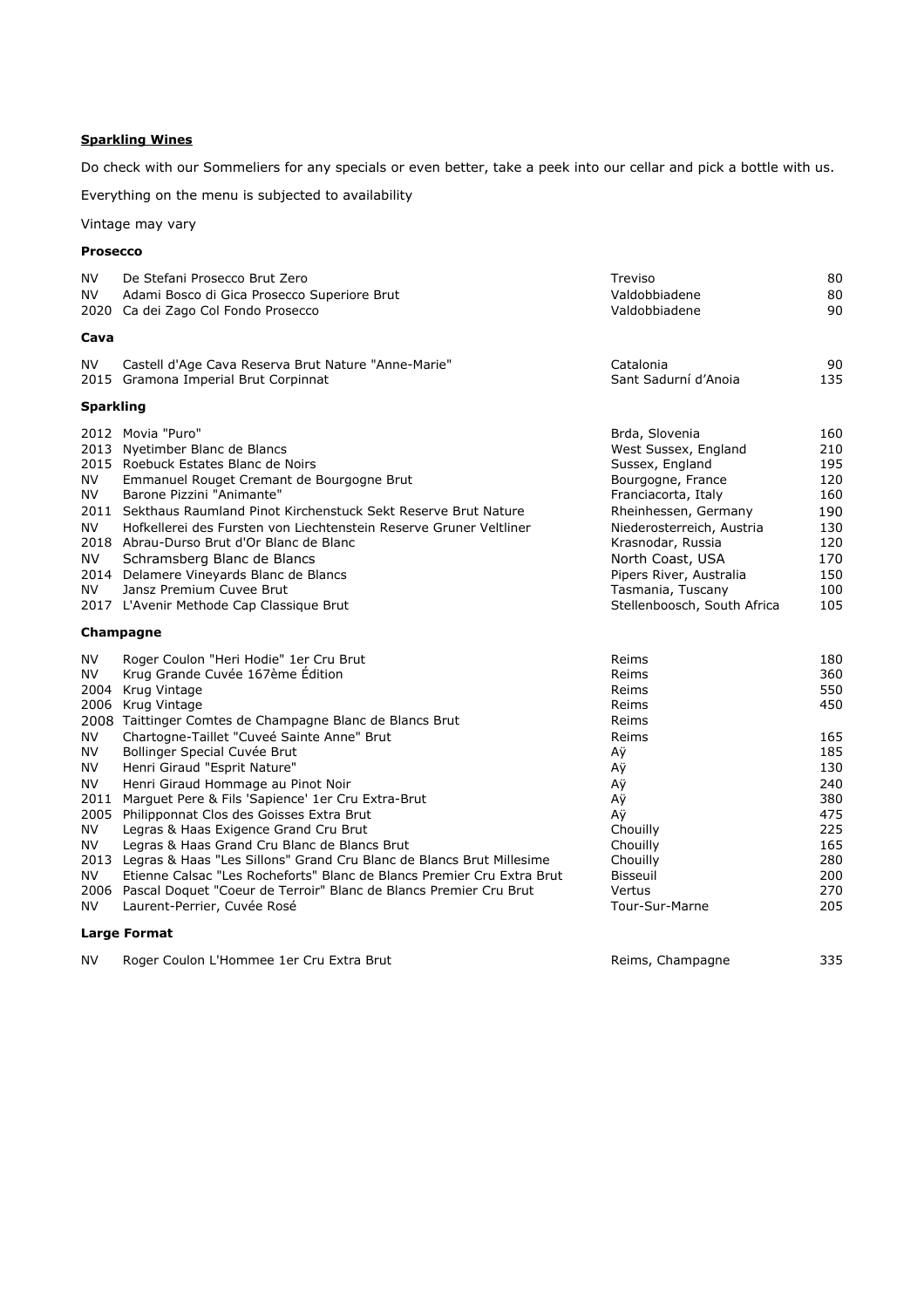#### **Still Rosé**

Do check with our Sommeliers for any specials or even better, take a peek into our cellar and pick a bottle with us.

Everything on the menu is subjected to availability

Vintage may vary

|                | <b>France</b>                                                                                                                                                                                                                                                                                                                                                                                                                                                                                                                                                                                                                                                                                                                                                                                                                      |                                                                                                                                                                                                                                                                                                                         |                                                                                                                                      |  |
|----------------|------------------------------------------------------------------------------------------------------------------------------------------------------------------------------------------------------------------------------------------------------------------------------------------------------------------------------------------------------------------------------------------------------------------------------------------------------------------------------------------------------------------------------------------------------------------------------------------------------------------------------------------------------------------------------------------------------------------------------------------------------------------------------------------------------------------------------------|-------------------------------------------------------------------------------------------------------------------------------------------------------------------------------------------------------------------------------------------------------------------------------------------------------------------------|--------------------------------------------------------------------------------------------------------------------------------------|--|
|                | 2020 Château d'Esclans "Whispering Angel"                                                                                                                                                                                                                                                                                                                                                                                                                                                                                                                                                                                                                                                                                                                                                                                          | Provence                                                                                                                                                                                                                                                                                                                | 90                                                                                                                                   |  |
| Portugal       |                                                                                                                                                                                                                                                                                                                                                                                                                                                                                                                                                                                                                                                                                                                                                                                                                                    |                                                                                                                                                                                                                                                                                                                         |                                                                                                                                      |  |
|                | 2018 Casa Santos Lima Moscatel                                                                                                                                                                                                                                                                                                                                                                                                                                                                                                                                                                                                                                                                                                                                                                                                     | Lisboa                                                                                                                                                                                                                                                                                                                  | 85                                                                                                                                   |  |
| <b>England</b> |                                                                                                                                                                                                                                                                                                                                                                                                                                                                                                                                                                                                                                                                                                                                                                                                                                    |                                                                                                                                                                                                                                                                                                                         |                                                                                                                                      |  |
|                | 2019 Balfour Hush Heath Estate Nannette's Rose                                                                                                                                                                                                                                                                                                                                                                                                                                                                                                                                                                                                                                                                                                                                                                                     | Kent                                                                                                                                                                                                                                                                                                                    | 85                                                                                                                                   |  |
| Portugal       |                                                                                                                                                                                                                                                                                                                                                                                                                                                                                                                                                                                                                                                                                                                                                                                                                                    |                                                                                                                                                                                                                                                                                                                         |                                                                                                                                      |  |
|                |                                                                                                                                                                                                                                                                                                                                                                                                                                                                                                                                                                                                                                                                                                                                                                                                                                    |                                                                                                                                                                                                                                                                                                                         |                                                                                                                                      |  |
|                | 2020 Julio Bastos Dona Maria Rose                                                                                                                                                                                                                                                                                                                                                                                                                                                                                                                                                                                                                                                                                                                                                                                                  | Alentejo                                                                                                                                                                                                                                                                                                                | 90                                                                                                                                   |  |
|                | <b>Still Whites</b>                                                                                                                                                                                                                                                                                                                                                                                                                                                                                                                                                                                                                                                                                                                                                                                                                |                                                                                                                                                                                                                                                                                                                         |                                                                                                                                      |  |
| Argentina      |                                                                                                                                                                                                                                                                                                                                                                                                                                                                                                                                                                                                                                                                                                                                                                                                                                    |                                                                                                                                                                                                                                                                                                                         |                                                                                                                                      |  |
|                | 2020 Susana Balbo Torrontés "Crios"                                                                                                                                                                                                                                                                                                                                                                                                                                                                                                                                                                                                                                                                                                                                                                                                | Calchaqui Valley                                                                                                                                                                                                                                                                                                        | 90                                                                                                                                   |  |
| Australia      |                                                                                                                                                                                                                                                                                                                                                                                                                                                                                                                                                                                                                                                                                                                                                                                                                                    |                                                                                                                                                                                                                                                                                                                         |                                                                                                                                      |  |
| Austria        | 2012 Cloudburst Chardonnay<br>2017 Voyager Estate Chardonnay<br>2018 Vickery Reserve Watervale Riesling<br>2018 Pewsey Vale Riesling<br>2017 Nichon Semillon Sauvignon Blanc<br>2021 Ministry of Clouds Picpoul<br>2011 Lethbridge "Allegra" Chardonnay<br>2020 By Farr, Chardonnay<br>2020 Montalto Pennon Hill Chardonnay<br>2016 Giaconda Estate Vineyard Chardonnay<br>2018 Giaconda Estate Vineyard Chardonnay<br>2015 Savaterre Chardonnay<br>2012 Lake's Folly Chardonnay<br>2015 Tyrrell's Hunter Semillon "Vat 1"<br>2020 Ministry of Clouds Chardonnay<br>2018 Johanneshof Reinisch Rotgipfler<br>2017 Geyerhof Steinleithn Gruner Veltliner Reserve Erste 10TW Lage<br>2018 Rudi Pichler Kollmuetz Smaragd Grüner Veltliner<br>2019 Domaine Wachau Smaragd Achleiten Grüner Veltliner<br>2014 Tement Gelber Muskateller | Margaret River<br>Margaret River<br>Clare Valley<br>Eden Valley<br>Barossa Vallev<br>Mclaren Vale<br>Geelong<br>Geelong<br>Mornington Peninsula<br><b>Beechworth</b><br>Beechworth<br>Beechworth<br>Hunter Valley<br><b>Hunter Valley</b><br>Tasmania<br>Thermenregion<br>Kremstal<br>Wachau<br>Wachau<br>Südsteiermark | 375<br>125<br>100<br>80<br>175<br>105<br>145<br>190<br>95<br>250<br>245<br>185<br>205<br>165<br>135<br>95<br>135<br>160<br>130<br>85 |  |
|                |                                                                                                                                                                                                                                                                                                                                                                                                                                                                                                                                                                                                                                                                                                                                                                                                                                    |                                                                                                                                                                                                                                                                                                                         |                                                                                                                                      |  |
| Chile          |                                                                                                                                                                                                                                                                                                                                                                                                                                                                                                                                                                                                                                                                                                                                                                                                                                    |                                                                                                                                                                                                                                                                                                                         |                                                                                                                                      |  |
|                | 2019 Concha y Toro "Amelia" Chardonnay                                                                                                                                                                                                                                                                                                                                                                                                                                                                                                                                                                                                                                                                                                                                                                                             | Casablanca Valley                                                                                                                                                                                                                                                                                                       | 175                                                                                                                                  |  |
| China          |                                                                                                                                                                                                                                                                                                                                                                                                                                                                                                                                                                                                                                                                                                                                                                                                                                    |                                                                                                                                                                                                                                                                                                                         |                                                                                                                                      |  |
|                | 2017 Puchang Rkatsiteli                                                                                                                                                                                                                                                                                                                                                                                                                                                                                                                                                                                                                                                                                                                                                                                                            | Xinjiang                                                                                                                                                                                                                                                                                                                | 135                                                                                                                                  |  |
| <b>France</b>  |                                                                                                                                                                                                                                                                                                                                                                                                                                                                                                                                                                                                                                                                                                                                                                                                                                    |                                                                                                                                                                                                                                                                                                                         |                                                                                                                                      |  |
|                | 2018 Vincent Caillé Muscadet Sèvre-et-Maine Terre de Gneiss<br>2016 Thibaud Boudignon Savennières "Clos de la Hutte"<br>2013 Nicolas Joly Savennières Coulée-de-Serrant<br>2020 Nicolas Joly Savennières Les-Vieux-Clos<br>2019 Domaine Huet Vouvray Sec "Le Haut Lieu"<br>2018 Sylvain Dittiere La Porte Saint-Jean "La Perlee"<br>1995 François Pinon Vouvray Sec "Cuvée de Novembre"<br>2019 Sylvain Dittiere La Porte de Saint Jean "Le Saut Mignon"                                                                                                                                                                                                                                                                                                                                                                           | Vallée de la Loire<br>Vallée de la Loire<br>Vallée de la Loire<br>Vallée de la Loire<br>Vallée de la Loire<br>Vallée de la Loire<br>Vallée de la Loire<br>Vallée de la Loire                                                                                                                                            | 110<br>260<br>375<br>165<br>135<br>135<br>200<br>135                                                                                 |  |

2020 David Quentin Château Favray Pouilly-Fumé Vallée de la Loire Vallée de la Loire 1996 85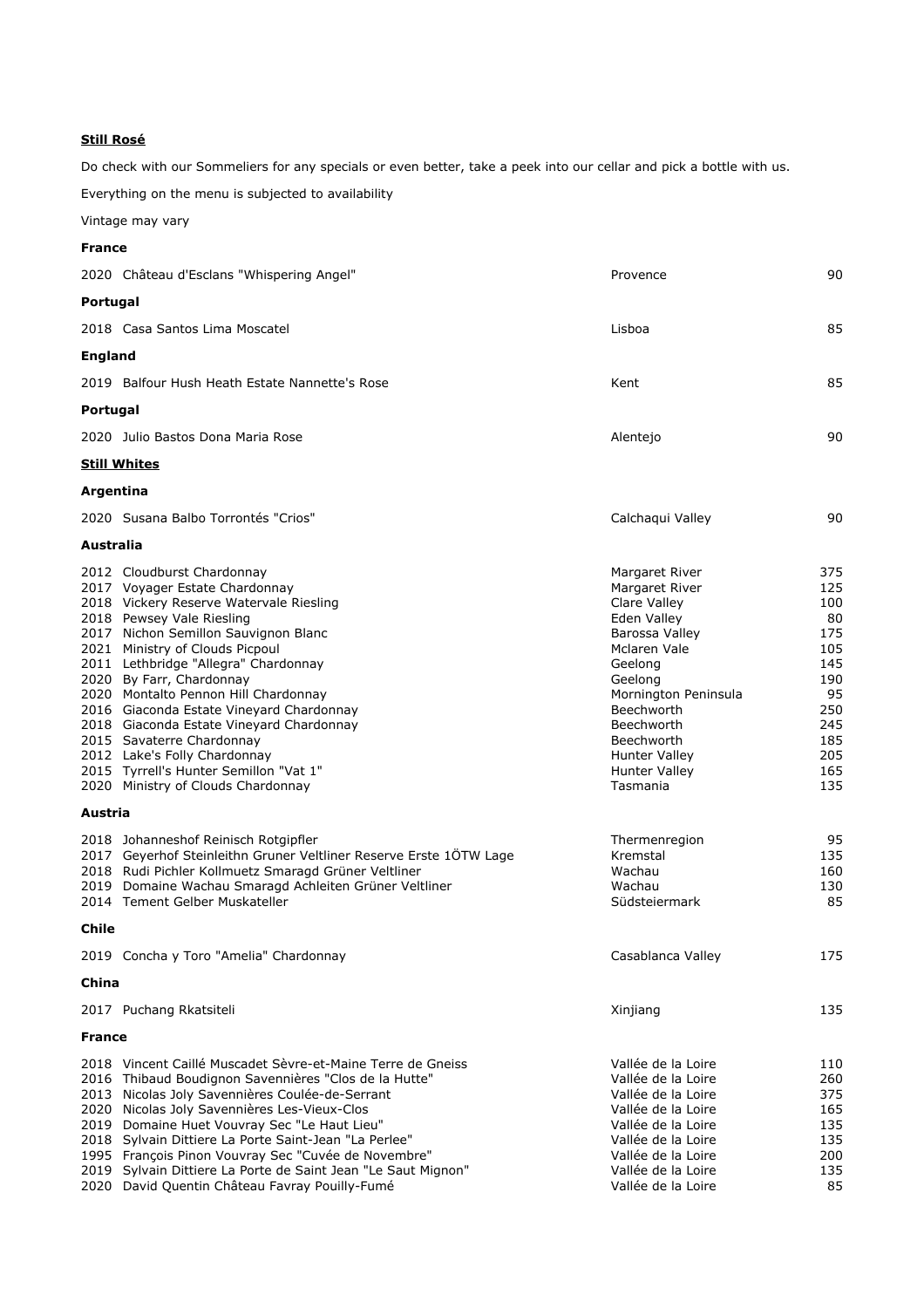# **Still Whites**

| JUIL WHILLS   |  |
|---------------|--|
|               |  |
| <b>France</b> |  |

|                | 2016 Domaine Cauhapé Jurançon Sec Geyser                              | Jurançon              | 100 |
|----------------|-----------------------------------------------------------------------|-----------------------|-----|
|                | 2014 Domaine de l'Hortus Val de Montferrano                           | Valflaunès            | 90  |
|                | 2018 Domaine Weinbach Pinot Gris Schlossberg "Cuvee Sainte Catherine" | Alsace                | 160 |
|                |                                                                       |                       |     |
|                | 2019 Domaine Weinbach Gewurztraminer "Les Treilles du Loup"           | Alsace                | 150 |
|                | 2019 Domaine Weinbach Riesling Schlossberg Grand Cru                  | Alsace                | 220 |
|                | 2018 Hugel "Gentil"                                                   | Alsace                | 85  |
|                | 2019 Chateau Puech-Haut Saint-Drezery Tete de Belier Blanc            | Languedoc-Roussillon  | 140 |
|                | 2019 Pierre Girardin Bourgogne Blanc "Eclat de Calcaire"              | Bourgogne             | 125 |
|                | 2020 Domaine Bzikot Pere et Fils Bourgogne Aligote                    | Bourgogne             | 85  |
|                |                                                                       |                       |     |
|                | 2019 Domaine des Anges Chablis Grand Cru "Vaudésir"                   | Chablis               | 195 |
|                | 2019 Domaine Maurice Tremblay Chablis 1er Cru "Beauroy"               | Chablis               | 120 |
|                | 2020 Domaine Maurice Tremblay Chablis                                 | Chablis               | 95  |
|                | 2017 Joseph Drouhin Côte de Beaune Blanc                              | Côte de Beaune        | 180 |
|                | 2019 Pierre-Yves Colin-Morey Saint-Aubin "Le Banc"                    | Saint-Aubin           | 250 |
|                | 2018 Patrick Javillier Meursault "Les Tillets"                        | Meursault             | 240 |
|                | 2018 Bouchard Père et Fils Meursault                                  | Meursault             | 165 |
|                |                                                                       |                       |     |
|                | 2018 Domaine Leflaive Puligny-Montrachet                              | Puligny-Montrachet    | 285 |
|                | 2008 Domaine Paul Pernot Bienvenues-Batard-Montrachet Grand Cru       | Bâtard-Montrachet     | 320 |
|                | 2019 Domaine Ninot Rully "La Barre"                                   | Côte Chalonnaise      | 150 |
|                | 2019 Collovray et Terrier Pouilly-Fuisse Vieilles Vignes              | Mâconnais             | 115 |
|                | 2017 Leflaive Macon Verze "Les Chenes"                                | Mâconnais             | 200 |
|                | 2019 Georges Vernay Condrieu "Les Terrasses de L'Empire"              | Vallée du Rhône       | 235 |
|                |                                                                       | Vallée du Rhône       | 230 |
|                | 2020 Georges Vernay Condrieu "Les Terrasses de L'Empire"              |                       |     |
|                | 2019 Cave Yves Cuilleron Condrieu Les Chaillets                       | Vallée du Rhône       | 230 |
|                | 2017 Domaine Jolivet Saint-Joseph "Clef de Sol" Blanc                 | Vallée du Rhône       | 145 |
|                | 2018 Alain Jaume & Fils Domaine Grand Veneur                          |                       |     |
|                | Châteauneuf-du-Pape "La Fontaine" Blanc                               | Vallée du Rhône       | 165 |
|                | 1996 Caves Jean Bourdy Côtes du Jura Blanc                            | Côtes du Jura         | 270 |
|                | 2011 Domaine Rolet Pere & Fils Arbois Vin Jaune                       | Côtes du Jura         | 185 |
|                |                                                                       |                       |     |
|                | 2017 Tessieux Rouve Terrier Arbois "Héritage de Calcaire" Savagnin    | Côtes du Jura         | 155 |
|                | 2018 Tessieux Rouve Terrier Arbois "Héritage de Calcaire" Savagnin    | Côtes du Jura         | 150 |
|                | 2014 Domaine Dupasquier Jacquère                                      | Savoie                | 75  |
|                | 2019 Domaine Partage Roussette de Savoie "El Hem"                     | Savoie                | 175 |
| Germany        |                                                                       |                       |     |
|                |                                                                       |                       |     |
|                | 2018 Weingut Wasenhaus Weissburgunder                                 | Baden                 | 225 |
|                | 2003 Dr Lippold Urziger Wurzgarten "Alte Reben Vom Weltersberg"       |                       |     |
|                | 2004 Reinhold Haart Piesporter Goldtröpfchen Riesling Auslese         | Mosel                 | 155 |
|                | 2018 Forstmeister Geltz Zilliken Riesling Rausch Auslese              | Mosel                 | 225 |
|                |                                                                       |                       |     |
|                | 2019 Forstmeister Geltz Zilliken Riesling                             | Mosel                 | 100 |
|                | 2020 Forstmeister Geltz Zilliken Butterfly Riesling                   | Mosel                 | 100 |
|                | 2020 Reichsgraf von Kesselstatt "RK" Riesling                         | Mosel                 | 90  |
|                | 2019 Battenfeld-Spanier Mölsheimer Zellerweg Am Schwarzen Herrgott    |                       |     |
|                | Riesling GG                                                           | Rheinhessen           | 245 |
|                | 2020 Kuhling-Gillot Hipping Riesling GG                               | Nierstein             | 245 |
|                |                                                                       |                       |     |
| <b>Hungary</b> |                                                                       |                       |     |
|                | 2018 Juliet Victor Bomboly Vineyard Dry Furmint                       | Tokaj                 | 210 |
|                |                                                                       |                       |     |
|                | 2018 Oremus "Mandolás" Tokaji Dry Furmint                             | Tokaj-Hegyalja        | 110 |
| India          |                                                                       |                       |     |
|                | 2018 Grover Zampa Art Collection Chenin Blanc                         | Bangalore             | 100 |
| Italy          |                                                                       |                       |     |
|                |                                                                       |                       |     |
|                | 2016 Michele Chiarlo Le Madri Roero Arneis DOCG                       | Piedmonte             | 90  |
|                | 2018 Icardi Cortese "Balera"                                          | Piedmonte             | 85  |
|                | 2019 Michele Chiarlo Rovereto Gavi di Gavi DOCG                       | Piedmonte             | 95  |
|                |                                                                       |                       |     |
|                | 2020 Lunae Bosoni Colli di Luni Vermentino "LVNAE"                    | Liguria               | 100 |
|                | 2017 Cantina Terlano Pinot Bianco                                     | Trentino-Alto Adige   | 90  |
|                | 2019 Cantina Terlano Sauvignon DOC                                    | Trentino-Alto Adige   | 140 |
|                |                                                                       |                       |     |
|                | 2020 Miani Saurint Sauvignon Blanc                                    | Friuli-Venezia Giulia | 195 |
|                | 2020 Le Monde Pinot Grigio                                            | Friuli-Venezia Giulia | 80  |
|                | 2019 Pieropan Soave Classico                                          | Veneto                | 150 |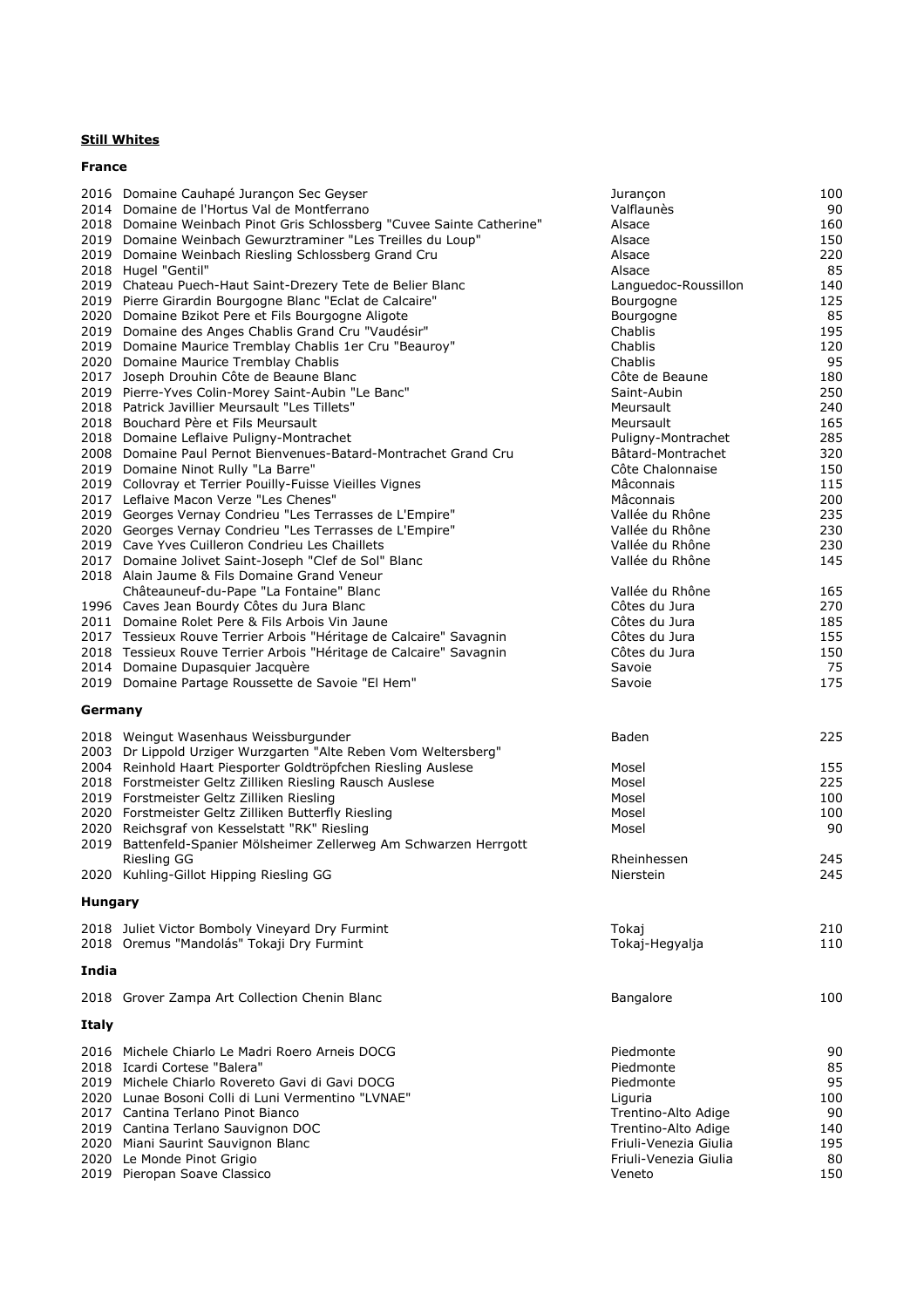# **Still Whites**

| <b>Italy</b> |                                                                                                                                                                                                                                                                                                                                                                                                                                                                                                                                                                   |                                                                                                                                                         |                                                                          |
|--------------|-------------------------------------------------------------------------------------------------------------------------------------------------------------------------------------------------------------------------------------------------------------------------------------------------------------------------------------------------------------------------------------------------------------------------------------------------------------------------------------------------------------------------------------------------------------------|---------------------------------------------------------------------------------------------------------------------------------------------------------|--------------------------------------------------------------------------|
|              | 2019 Marchesi Antinori Tenuta Guado al Tasso Vermentino di Bolgheri<br>2014 Villa Bucci Verdicchio dei Castelli de Jesi<br>2019 Paolo E Noemia D'Amico "Noe dei Calanchi" Orvieto<br>2020 Fontana Candida Frascati Superiore "Vigneto Santa Teresa"<br>2020 Feudi di San Gregorio Greco di Tufo<br>2018 Pietracupa Fiano di Avellino DOCG<br>2018 Pietracupa Greco di Tufo DOCG<br>2018 Terredora di Paolo Terre di Dora<br>2014 I Vigneri Vigna di Milo "Caselle"<br>2015 Benanti Pietramarina Etna Bianco Superiore<br>2020 Cantina Gallura 'Canayli' Superiore | Toscana<br>Marche<br>Umbria<br>Lazio<br>Campania<br>Campania<br>Campania<br>Campania<br>Sicilia<br>Sicilia<br>Sardinia                                  | 95<br>195<br>80<br>100<br>95<br>105<br>105<br>140<br>170<br>195<br>100   |
| Japan        |                                                                                                                                                                                                                                                                                                                                                                                                                                                                                                                                                                   |                                                                                                                                                         |                                                                          |
|              | 2020 Grace Winery Gris de Koshu                                                                                                                                                                                                                                                                                                                                                                                                                                                                                                                                   | Yamagata                                                                                                                                                | 100                                                                      |
| Lebanon      | 2019 Latourba Cival                                                                                                                                                                                                                                                                                                                                                                                                                                                                                                                                               | Bekaa Valley                                                                                                                                            | 85                                                                       |
|              | <b>New Zealand</b>                                                                                                                                                                                                                                                                                                                                                                                                                                                                                                                                                |                                                                                                                                                         |                                                                          |
|              | 2019 Kumeu River Chardonnay "Hunting Hill"<br>2018 Greywacke "Wild Sauvignon"<br>2019 Folium Vineyard Sauvignon Blanc<br>2020 Sacred Hill Sauvignon Blanc<br>2017 Bell Hill Chardonnay<br>2019 Millton Libiamo Field Blend                                                                                                                                                                                                                                                                                                                                        | Auckland<br>Marlborough<br>Marlborough<br>Marlborough<br>Canterbury<br>Gisborne                                                                         | 195<br>125<br>100<br>85<br>270<br>130                                    |
| Portugal     |                                                                                                                                                                                                                                                                                                                                                                                                                                                                                                                                                                   |                                                                                                                                                         |                                                                          |
|              | 2020 Quinta do Soalheiro Alvarinho<br>2017 Quinta do Vallado Prima Moscatel<br>2018 Quinta do Javali Clos de Bonifata Branco<br>2019 Antonio Madeira A Liberdade Branco                                                                                                                                                                                                                                                                                                                                                                                           | Monção e Melgaço<br>Douro DOP<br>Douro DOP<br>Dao DOP                                                                                                   | 95<br>85<br>105<br>115                                                   |
|              | <b>South Africa</b>                                                                                                                                                                                                                                                                                                                                                                                                                                                                                                                                               |                                                                                                                                                         |                                                                          |
|              | 2017 A.A. Badenhorst Family Wines White Blend<br>2018 A.A. Badenhorst Family Wines White Blend<br>2019 Raats Old Vine Chenin Blanc<br>2019 Remhoogte Chenin Blanc "Honeybunch"<br>2020 Hamilton Russell Vineyards Chardonnay                                                                                                                                                                                                                                                                                                                                      | Swartland<br>Swartland<br>Stellenbosch<br>Stellenbosch<br>Stellenbosch                                                                                  | 150<br>150<br>125<br>130<br>185                                          |
| <b>Spain</b> |                                                                                                                                                                                                                                                                                                                                                                                                                                                                                                                                                                   |                                                                                                                                                         |                                                                          |
|              | 2011 Pazo de Señorans Seleccion de Añada Albariño<br>2019 Bodegas Forjas del Salnes "Leirana" Albariño<br>2012 R. López de Heredia Rioja Blanco Crianza "Viña Gravonia"<br>2017 Terroir Al Limit "Terra de Cuqyes Blanc"<br>2019 Castell d'Encus "Ekam"<br>2017 Tomas Cusine 'Finca Racons' Macabeu Vinyes Velles<br>2019 Escoda Sanahuja Els ots<br>2020 Enate Chardonnay Fermentado en Barrica<br>2018 Dominio del Urogallo Pesico Blanco<br>2020 Bodegas Jose Pariente Verdejo<br>2019 Bodega Belondrade 'Quinta Apolonia'                                     | Rias Baixas<br>Rias Baixas<br>Rioja<br>Priorat<br>Costers del Segre<br>Costers del Segre<br>Conca de Barberà<br>Somontano<br>Asturias<br>Rueda<br>Rueda | 180<br>85<br>165<br>125<br>135<br>120<br>120<br>115<br>150<br>100<br>120 |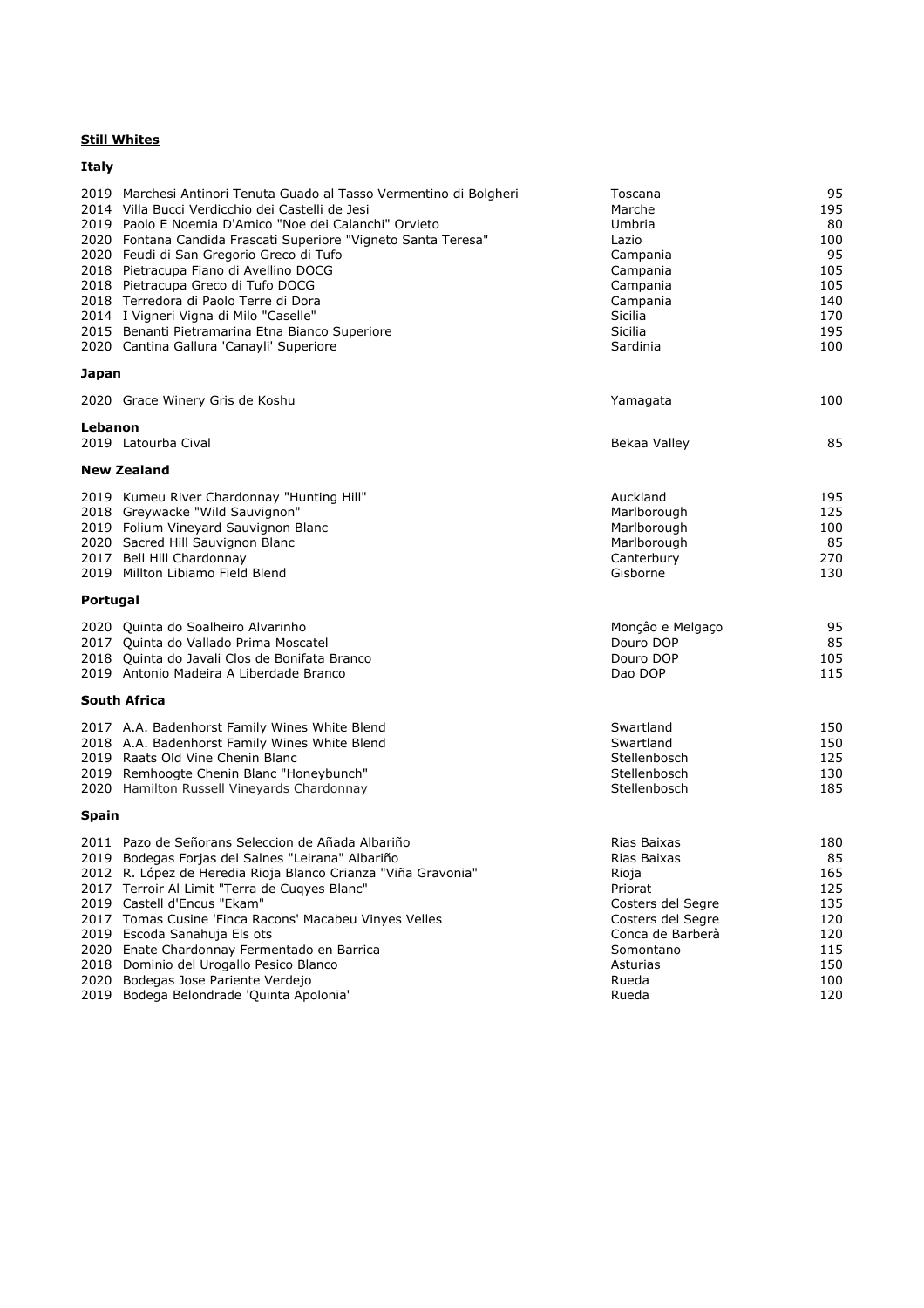#### **Still Whites**

|            | Uruguay                                              |                      |     |  |
|------------|------------------------------------------------------|----------------------|-----|--|
| 2019       | Bodega Garzon Viognier                               | Maldonado            | 80  |  |
| <b>USA</b> |                                                      |                      |     |  |
|            | 2019 Niew Vineyards Chardonnay (Singapore Winemaker) | Oregon               | 165 |  |
|            | 2019 Caymus Chardonnay Reserve "Mer Soleil"          | California           | 130 |  |
|            | 2019 Kistler Chardonnay "Les Noisetiers"             | Sonoma Coast         | 230 |  |
|            | 2018 Honig Vineyard & Winery Sauvignon Blanc         | Napa Valley          | 150 |  |
|            | 2018 Ouilt Chardonnay                                | Napa Valley          | 120 |  |
|            | 2018 Robert Mondavi Winery Napa Valley Fumé Blanc    | Napa Valley          | 135 |  |
|            | 2019 Freemark Abbey Chardonnay                       | Napa Valley          | 170 |  |
|            | 2014 Alban Vineyards Viognier                        | Central Coast        | 150 |  |
|            | 2018 Layer Cake Virgin Chardonnay                    | <b>Central Coast</b> | 85  |  |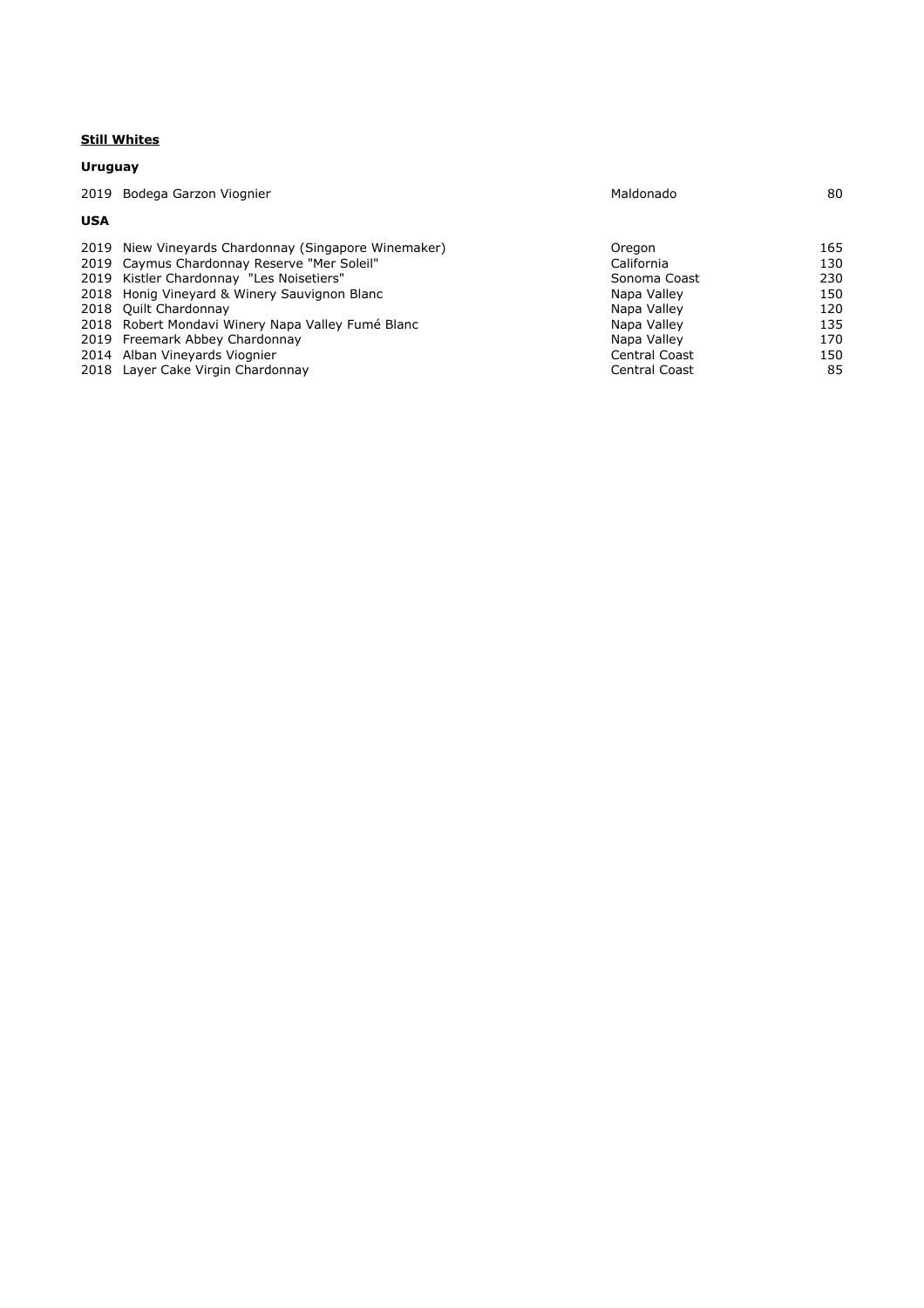Do check with our Sommeliers for any specials or even better, take a peek into our cellar and pick a bottle with us.

Everything on the menu is subjected to availability

Vintage may vary

# **Argentina**

|               | 2018 Achaval Ferrer Malbec                                                                                       | Mendoza               | 100   |  |  |
|---------------|------------------------------------------------------------------------------------------------------------------|-----------------------|-------|--|--|
|               | Australia                                                                                                        |                       |       |  |  |
|               | 2004 Moss Wood Cabernet Sauvignon                                                                                | Margaret River        | 330   |  |  |
|               | 2006 Kilikanoon Shiraz Attunga 1866                                                                              | Clare Valley          | 325   |  |  |
|               | 2019 Two Hands Wines Bella's Garden Shiraz                                                                       | Barossa Valley        | 180   |  |  |
|               | 2018 Powell & Son "Riverside" Grenache Mataro Shiraz                                                             | <b>Barossa Valley</b> | 95    |  |  |
|               | 2018 Powell & Son Shiraz                                                                                         | Barossa Valley        | 105   |  |  |
|               | 2006 Clarendon Hills "Romas" Grenache                                                                            | Mclaren Vale          | 280   |  |  |
|               | 2019 Mollydooker "The Boxer" Shiraz                                                                              | Mclaren Vale          | 130   |  |  |
|               | 2019 Ox Hardy Slate Fermented Shiraz                                                                             | Mclaren Vale          | 200   |  |  |
|               | 2015 Katnook Odyssey Cabernet Sauvignon                                                                          | Coonawara             | 260   |  |  |
|               | 2019 Parker Coonawarra Estate "Terra Rossa" Cabernet Sauvignon                                                   | Coonawara             | 120   |  |  |
|               | 2019 By Farr Tout Pres Pinot Noir                                                                                | Geelong               | 235   |  |  |
|               | 2019 By Farr Farrside Pinot Noir                                                                                 |                       | 235   |  |  |
|               | 2009 Domaine Cambrien "La Pleiade" Shiraz                                                                        | Heathcote             | 220   |  |  |
|               | 2016 Yarra Yering "Dry Red Wine No.1"                                                                            | Yarra Valley          | 250   |  |  |
|               | 2017 Yarra Yering "Dry Red Wine No.3"                                                                            | Yarra Valley          | 195   |  |  |
|               | 2017 Handpicked Wines Highbow Hill Pinot Noir                                                                    | Yarra Valley          | 230   |  |  |
|               | 2018 Handpicked Wines Highbow Hill Cabernet Sauvignon                                                            | Yarra Valley          | 230   |  |  |
|               | 2019 Giaconda Estate Vineyard Shiraz                                                                             | Beechworth            | 230   |  |  |
|               | 2010 Lake's Folly Cabernet Sauvignon                                                                             | <b>Hunter Valley</b>  | 230   |  |  |
|               | 2020 Dalrymple Pinot Noir                                                                                        | Tasmania              | 120   |  |  |
| Chile         |                                                                                                                  |                       |       |  |  |
|               |                                                                                                                  |                       |       |  |  |
| 2015 Seña     |                                                                                                                  | Aconcagua Valley      | 390   |  |  |
|               | 2012 Lapostolle Cuvee Alexandre Merlot                                                                           | Colchagua Valley      | 90    |  |  |
|               | 2019 Marques de Casa Concha Carménère                                                                            | Peumo D.O             | 100   |  |  |
|               | 2000 Vina Almaviva                                                                                               | Puente Alto           | 440   |  |  |
|               |                                                                                                                  |                       |       |  |  |
| China         |                                                                                                                  |                       |       |  |  |
|               | 2016 Helan Qingxue "Jia Bei Lan"                                                                                 | Ningxia               | 165   |  |  |
| <b>France</b> |                                                                                                                  |                       |       |  |  |
|               |                                                                                                                  | Vallée de la Loire    | 110   |  |  |
|               | 2018 Bernard Baudry Chinon "Le Clos Guillot"<br>2018 Domaine Antoine Sanzay Saumur Champigny "La Haye Dampierre" | Vallée de la Loire    | 115   |  |  |
|               | 2018 Sylvain Dittiere Saumur La Porte Saint-Jean "Les Cormiers"                                                  | Vallée de la Loire    | 160   |  |  |
|               | 2011 Château Potensac                                                                                            | Medoc                 | 150   |  |  |
|               | 1990 Château Cantemerle                                                                                          | Haut-Medoc            | 330   |  |  |
|               | 2005 Château Ste Gemme                                                                                           | Haut-Medoc            | 230   |  |  |
|               | 2005 Château Cissac Cru Bourgeois                                                                                | Haut-Medoc            | 270   |  |  |
|               | 1995 Château Calon Ségur                                                                                         | Saint-Estéphe         | 435   |  |  |
|               | 1985 Château Montrose                                                                                            | Saint-Estéphe         | 485   |  |  |
|               | 1996 Château Montrose                                                                                            | Saint-Estéphe         | 580   |  |  |
|               | 1982 Château Latour                                                                                              | Pauillac              | 5,000 |  |  |
|               | 1972 Château Mouton Rothschild                                                                                   | Pauillac              | 1,000 |  |  |
|               | 1989 Château Latour                                                                                              | Pauillac              | 1,400 |  |  |
|               | 2002 Château Lynch Bages                                                                                         | Pauillac              | 355   |  |  |
|               | 1996 Les Forts de Latour                                                                                         | Pauillac              | 600   |  |  |
|               | 1990 Château Gruaud-Larose                                                                                       | Saint-Julien          | 600   |  |  |
|               | 1995 Chateau Léoville Poyferré                                                                                   | Saint-Julien          | 395   |  |  |
|               | 1990 Château Léoville Barton                                                                                     | Saint-Julien          | 450   |  |  |
|               | 1995 Château Ducru-Beaucaillou                                                                                   | Saint-Julien          | 500   |  |  |
|               | 1990 Château Branaire Ducru-Duluc                                                                                | Saint-Julien          | 415   |  |  |
|               | 2002 Château Rauzan Segla                                                                                        | Margaux               | 370   |  |  |
|               | 1999 Château Lascombes                                                                                           | Margaux               | 330   |  |  |
|               | 1995 Château Brane-Cantenac                                                                                      | Margaux               | 350   |  |  |
|               | 2003 Chateau Palmer Alter Ego de Palmer                                                                          | Margaux               | 350   |  |  |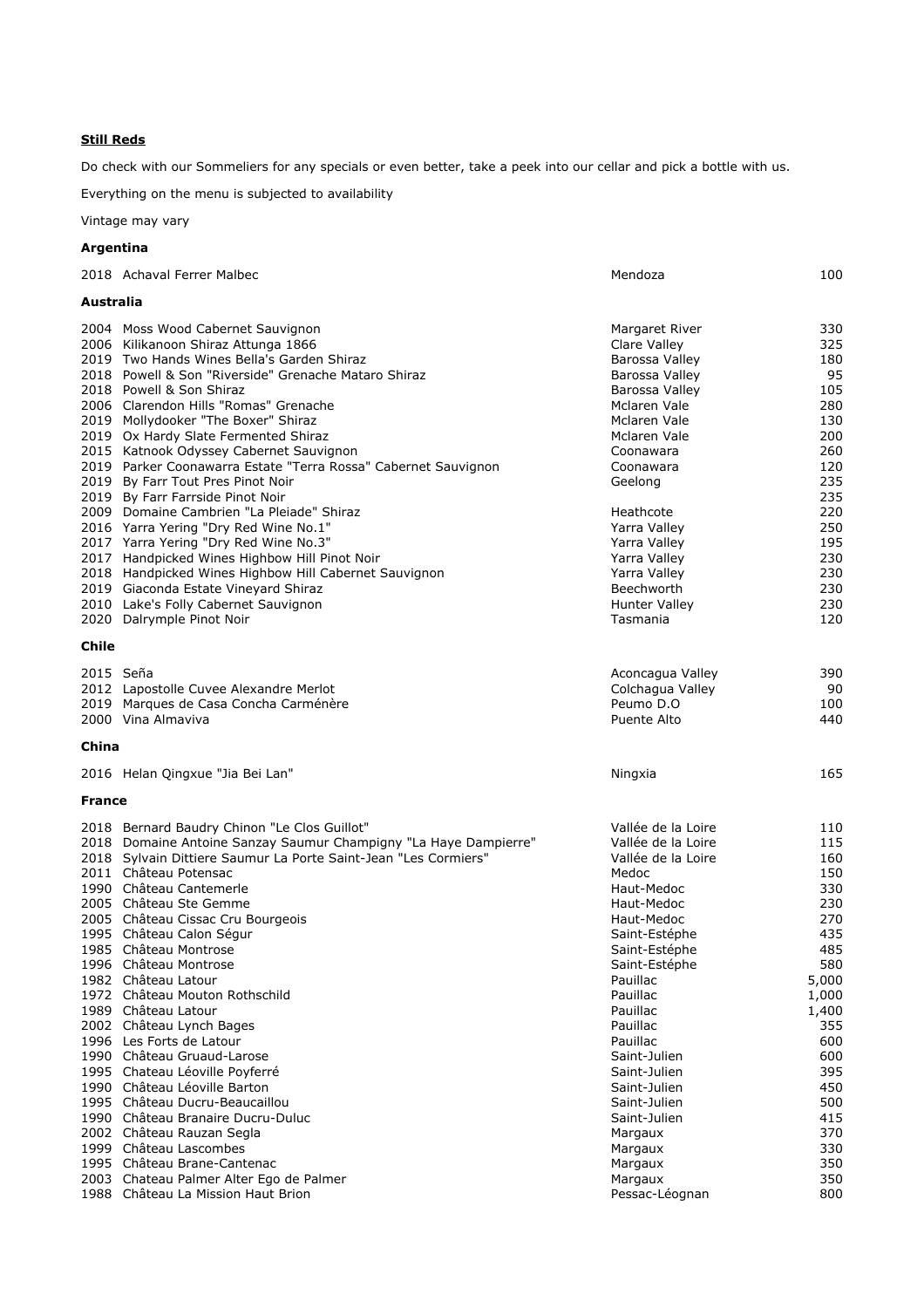# **Still Reds France**

|      | 2000 Château Pape Clement                                                                                | Pessac-Léognan                         | 470         |
|------|----------------------------------------------------------------------------------------------------------|----------------------------------------|-------------|
|      | 2000 Smith Haut Lafitte                                                                                  | Pessac-Léognan                         | 390         |
|      | 1950 Château Cheval Blanc                                                                                | Saint-Emilion                          | 2,600       |
|      | 1998 Château Clos de Sarpe                                                                               | Saint-Emilion                          | 315         |
|      | 2000 Clos Fourtet                                                                                        | Saint-Emilion                          | 400         |
|      | 2000 Château Bellevue                                                                                    | Saint-Émilion                          | 370         |
|      | 1990 Château Figeac                                                                                      | Saint-Emilion                          | 880         |
|      | 1990 Château La Gaffelière                                                                               | Saint-Emilion                          | 375         |
|      | 2003 Château La Fleur                                                                                    | Saint-Émilion                          | 1,200       |
|      | 1995 Château l'Eglise Clinet                                                                             | Pomerol                                | 630         |
|      | 2011 Château Nenin "Fugue de Nenin"                                                                      | Pomerol                                | 165         |
|      | 1998 Château Gazin                                                                                       | Pomerol                                | 420         |
|      | 1998 Vieux Château Certan                                                                                | Pomerol                                | 650         |
|      | 2017 Domaine Vaisse Pur                                                                                  | IGP Pays d'Herault                     | 135         |
|      | 2008 Mas de Daumas Gassac                                                                                | Languedoc-Roussillon                   | 265         |
|      | 2019 Le Temps de Cerises "Les Lendemains Qui Chantent"                                                   | Languedoc-Roussillon                   | 135         |
|      | 2018 Patrick Jasmin "La Chevalière"                                                                      | <b>Collines Rhodaniennes</b>           | 105         |
|      | 1991 E. Guigal "La Mouline" Cote Rotie                                                                   | Vallée du Rhône                        | 1,690       |
|      | 2001 E. Guigal Chateau d'Ampuis Cote Rotie<br>1995 Domaine Jean-Louis Chave Hermitage                    | Vallée du Rhône<br>Vallée du Rhône     | 310<br>1200 |
|      | 1999 Domaine Jean-Louis Chave Hermitage                                                                  | Vallée du Rhône                        | 1280        |
|      | 1999 Tardieu-Laurent Hermitage                                                                           | Vallée du Rhône                        | 380         |
|      | 2013 Paul Jaboulet Hermitage "La Petite Chapelle" Rouge                                                  | Vallée du Rhône                        | 190         |
|      | 2019 Yves Cuilleron Crozes-Hermitage "Laya"                                                              | Vallée du Rhône                        | 115         |
|      | 2019 René-Jean Dard & François Ribo Crozes-Hermitage                                                     | Vallée du Rhône                        | 205         |
|      | 2015 Domaine Auguste Clape Cornas                                                                        | Vallée du Rhône                        | 480         |
|      | 2015 Domaine Alain Voge Cornas Les Vieilles Vignes                                                       | Vallée du Rhône                        | 270         |
|      | 2016 Pierre Gonon Saint-Joseph                                                                           | Vallée du Rhône                        | 380         |
|      | 2018 Domaine de Marcoux Lirac Cuvee La Lorentine                                                         | Vallée du Rhône                        | 115         |
|      | 1989 Chateau de Beaucastel Chateauneuf-du-Pape                                                           | Vallée du Rhône                        | 630         |
|      | 2003 M. Chapoutier Ermitage "Le Pavillon"                                                                | Vallée du Rhône                        | 750         |
|      | 2007 M. Chapoutier Ermitage "Le Pavillon"                                                                | Vallée du Rhône                        | 440         |
|      | 2004 Chateau Rayas Chateauneuf-du-Pape Reserve                                                           | Vallée du Rhône                        | 2,850       |
|      | 2005 Domaine du Pegau Châteauneuf-du-Pape "Cuvee Laurence"                                               | Vallée du Rhône                        | 360         |
|      | 2011 Henri Bonneau Châteauneuf-du-Pape "Reserve des Celestins"                                           | Vallée du Rhône                        | 620         |
|      | 2011 Courtil Thibaut Châteauneuf-du-Pape Reserve "Le Clos des Brusquières"                               | Vallée du Rhône                        | 240         |
|      | 2018 Thibault Liger-Belair Bourgogne Rouge "Les Grands Chaillots"                                        | Bourgogne                              | 135         |
|      | 2019 Domaine Sylvain Pataille Marsannay "Clos du Roy"                                                    | Marsannay                              | 220         |
|      | 2005 Domaine Fourrier Clos Saint-Jacques                                                                 | Gevrey-Chambertin                      | 2,100       |
|      | 1999 Domaine Georges Mugneret-Gibourg Ruchottes-Chambertin Grand Cru                                     | Gevrey-Chambertin                      | 2100        |
|      | 2014 Joseph Roty Charmes-Chambertin Grand Cru Tres Vielles Vignes                                        | Gevrey-Chambertin                      | 590         |
|      | 2009 Domaine Bruno Clair 1er Cru "Clos du Fonteny" Monopole                                              | Gevrey-Chambertin                      | 400         |
|      | 2015 Domaine Fourrier Gevrey Chambertin 1er Cru"Les Cherbaudes" Vieilles Vignes Gevrey-Chambertin        |                                        | 630         |
|      | 2014 Domaine Joseph Roty Gevrey Chambertin 1er Cru "Les Fontenys"                                        | Gevrey-Chambertin                      | 295         |
|      | 2014 Domaine Denis Mortet Chambertin Grand Cru                                                           | Gevrey-Chambertin                      | 1,700       |
|      | 2018 Maxime Cheurlin Noellat Gevrey-Chambertin Vieilles Vignes                                           | Gevrey-Chambertin                      | 250         |
|      | 2008 Gerard Raphet Clos de la Roche Grand Cru                                                            | Morey-Saint-Denis                      | 420         |
| 2017 | Domaine Hubert Lignier Clos de la Roche Grand Cru                                                        | Morey-Saint-Denis<br>Morey-Saint-Denis | 850<br>450  |
|      | 2018 Domaine des Lambrays Clos des Lambrays Grand Cru<br>2018 Lucien Le Moine Clos Saint Denis Grand Cru | Morey-Saint-Denis                      | 410         |
|      | 2017 Domaine Hubert Lignier Morey-Saint-Denis 1er Cru "Les Chaffots"                                     | Morey-Saint-Denis                      |             |
| 2017 | Domaine Hubert Lignier Morey-Saint-Denis "Tres Girard"                                                   | Morey-Saint-Denis                      | 300<br>240  |
|      | 2001 Domaine Coguard-Loison-Fleurot Clos de la Roche Grand Cru                                           | Morey-Saint-Denis                      | 480         |
|      | 2015 Domaine Georges & Christophe Roumier "Clos de la Bussiere"                                          | Morey-Saint-Denis                      | 800         |
|      | 2001 Domaine de la Vougeraie Musigny Grand Cru                                                           | Chambolle-Musigny                      | 1,650       |
|      | 2001 Domaine Comte Georges de Vogue Chambolle-Musigny 1er Cru                                            | Chambolle-Musigny                      | 850         |
|      | 2016 Domaine Francois Bertheau Bonnes-Mares Grand Cru                                                    | Chambolle-Musigny                      | 580         |
| 2009 | Domaine Georges & Christophe Roumier                                                                     |                                        |             |
|      | Chambolle-Musigny 1er Cru "Les Combottes"                                                                | Chambolle-Musigny                      | 1,600       |
|      | 2001 Domaine Rene Engel Grands-Echezeaux Grand Cru                                                       | Vosne-Romanée                          | 5,200       |
|      | 2000 Alain Hudelot-Noellat Romanée-Saint-Vivant Grand Cru                                                | Vosne-Romanée                          | 1,800       |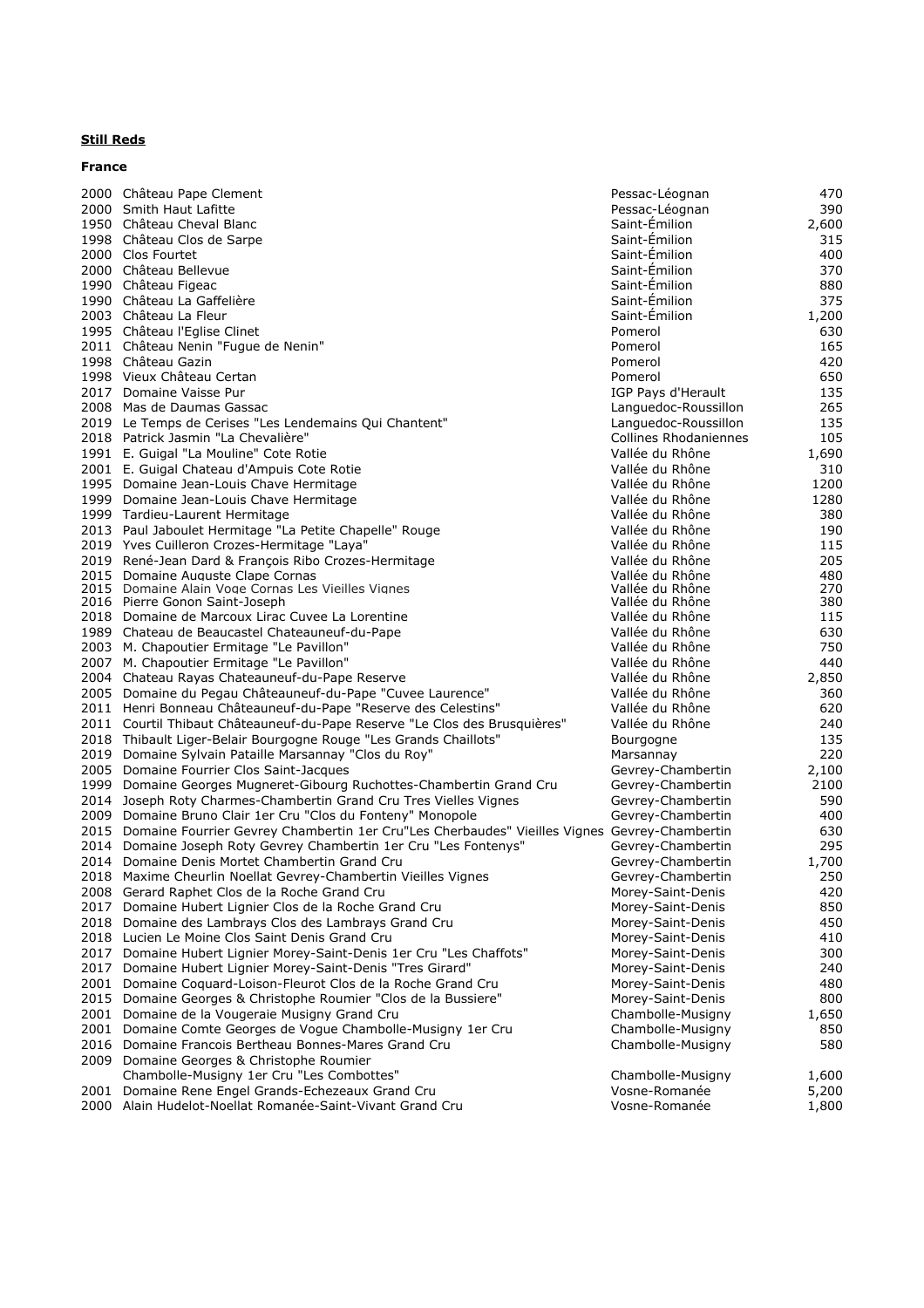### **France**

|              | 2014 Domaine de la Romanée-Conti La Tache Grand Cru Monopole                                                    | Vosne-Romanée          | 10,000     |
|--------------|-----------------------------------------------------------------------------------------------------------------|------------------------|------------|
|              | 2005 Domaine Daniel Rion & Fils 1er Cru "Les Beaux Monts"                                                       | Vosne-Romanée          | 450        |
|              | 2015 Domaine Coquard-Loison-Fleurot Echezeaux Grand Cru                                                         | Vosne-Romanée          | 565        |
|              | 2018 Domaine Coquard-Loison-Fleurot Vosne Romanée                                                               | Vosne-Romanée          | 260        |
|              | 2005 Domaine Michel Gros 1er Cru "Aux Brulees"                                                                  | Vosne-Romanée          | 480        |
|              | 2019 Alain Hudelot-Noellat Vosne-Romanée 1er Cru "Les Beaumonts"                                                | Vosne-Romanée          | 450        |
|              | 2010 Domaine Bruno Clavelier Vosne-Romanée "La Combe Brulee" Vieilles Vignes                                    | Vosne-Romanée          | 370        |
|              | 2010 Sylvain Cathiard Vosne-Romanée                                                                             | Vosne-Romanée          | 950        |
|              | 2019 Domaine Robert Chevillon Nuits-St-Georges 1er Cru "Les Saint-Georges"                                      | Nuits-St-Georges       | 390        |
|              | 2019 Domaine Robert Chevillon Nuits-St-Georges 1er Cru "Les Vaucrains"                                          | Nuits-St-Georges       | 330        |
|              | 2018 Domaine Georges Noellat 1er Cru "Les Tuvilains"<br>2002 Domaine Bruno Clavelier Le Rognet Corton Grand Cru | Beaune<br>Aloxe-Corton | 260<br>300 |
|              | 2010 Comte Armand Pommard 1er Cru "Clos des Epeneaux"                                                           | Pommard                | 495        |
|              | 2014 Domaine Henri Boillot Volnay 1er Cru "Les Fremiets"                                                        | Volnay                 | 315        |
|              | 2014 Domaine des Comtes Lafon Volnay 1er Cru "Santenots du Milieu"                                              | Volnay                 | 300        |
|              | 2015 Chateau de Chamirey Mercurey 1er Cru "Les Cinq"                                                            | Mercurey               | 255        |
|              | 2018 Georges Descombes Morgon                                                                                   | <b>Beaujolais</b>      | 115        |
|              | 2019 Foillard Morgon "Corcelette"                                                                               | <b>Beaujolais</b>      | 130        |
|              | 2019 Foillard Morgon "Cote du Py"                                                                               | <b>Beaujolais</b>      | 135        |
|              | 2019 Domaine Jean-Claude Lapalu Brouilly                                                                        | Beaujolais             | 120        |
|              | 2018 Domaine des Marnes Blanches, Trousseau                                                                     | Cotes du Jura          | 110        |
|              | 2000 Brumont Chateau Montus Cuvee Prestige                                                                      | Madiran                | 250        |
|              | 2018 Clos Canarelli Corse Figari "Amphora" Rouge                                                                | Corsica                | 180        |
|              |                                                                                                                 |                        |            |
| Germany      |                                                                                                                 |                        |            |
|              | 2019 Meyer-Nakel Spatburgunder Trocken                                                                          | Ahr                    | 115        |
|              |                                                                                                                 |                        |            |
| <b>Italy</b> |                                                                                                                 |                        |            |
|              | 2020 "La Kiuva" Rouge de Valle                                                                                  | Valle d'Aosta          | 90         |
|              | 1988 Marchesi di Barolo "Brunate"                                                                               | Piedmonte              | 305        |
|              | 1998 Paolo Scavino Cannubi                                                                                      | Piedmonte              | 350        |
|              | 2018 Renato Ratti Barolo "Marcenesco"                                                                           | Piedmonte              | 210        |
|              | 2003 Roberto Voerzio Barolo Cerequio                                                                            | Piedmonte              | 580        |
|              | 2005 Giacomo Conterno Barolo Cascina Francia                                                                    | Piedmonte              | 465        |
|              | 1999 Poderi Aldo Conterno Bussia Cicala                                                                         | Piedmonte              | 300        |
|              | 2004 Domenico Clerico Barolo Percristina                                                                        | Piedmonte              | 400        |
|              | 1998 Falletto di Bruno Giacosa Barolo 'Falletto'                                                                | Piedmonte              | 580        |
|              | 2000 Gaja Barbaresco "Costa Russi"                                                                              | Piedmonte              | 620        |
|              | 2000 Gaja Barbaresco "Sori Tildin"                                                                              | Piedmonte              | 780        |
|              | 2008 Produttori del Barbaresco                                                                                  | Piedmonte              | 220        |
|              | 2017 Adriano Marco e Vittorio Barbaresco Riserva "Basarin"                                                      | Piedmonte              | 125        |
|              | 2016 Michele Chiarlo Nizza "La Court"                                                                           | Piedmonte              | 185        |
|              | 2020 Renato Ratti Barbera d'Alba "Battaglione"                                                                  | Piedmonte              | 95         |
|              | 2020 Renato Ratti Nebbiolo d'Alba "Orchetti"                                                                    | Piedmonte              | 95         |
|              | 2008 Castelluccio 'Massicone'                                                                                   | Emilia Romagna         | 90         |
|              | 2012 Giuseppe Quintarelli Amarone della Valpolicella Classico                                                   | Verona                 | 630        |
|              | 2004 Bertani Amarone della Valpolicella Classico                                                                | Verona                 | 320        |
|              | 2011 Garbole Amarone della Valpolicella Riserva "Hatteso"                                                       | Verona                 | 220        |
|              | 2018 Stefano Accordini "Acinatico" Amarone Della Valpolicella                                                   | Verona                 | 155        |
|              | 2017 Giacomo Montresor Amarone della Valpolicella                                                               | Verona                 | 120        |
|              | 2017 Zymé Valpolicella Superiore<br>2018 Allegrini La Grola Veronese IGT                                        | Verona                 | 120<br>140 |
|              | 2020 Fattoria Nittardi Belcanto Chianti Classico                                                                | Verona<br>Toscana      | 110        |
|              | 1988 Tenuta San Guido Bolgheri "Sassicaia"                                                                      | Toscana                | 1,150      |
|              | 1999 Castello dei Rampolla "Sammarco"                                                                           | Toscana                | 350        |
|              | 2000 Tenuta San Guido Bolgheri "Sassicaia"                                                                      | Toscana                | 630        |
|              | 2006 Enrico Santini 'Montepergoli' Bolgheri Rosso                                                               | Toscana                | 145        |
|              | 2015 Case Basse di Gianfranco "Soldera" Toscana IGT                                                             | Toscana                | 1,250      |
|              | 2018 Tolaini "Al Passo"                                                                                         | Toscana                | 130        |
|              | 2003 San Filippo Brunello di Montalcino Le Lucere                                                               | Toscana                | 250        |
|              | 2014 Poggio di Sotto Rosso di Montalcino                                                                        | Toscana                | 250        |
|              | 2016 Podere Le Ripi "Sogni & Follia" Rosso di Montalcino                                                        | Toscana                | 150        |
|              | 2015 Arnaldo-Caprai 25 Anniversario Sagrantino di Montefalco Riserva DOCG                                       | Umbria                 | 220        |
|              | 2019 Velenosi Querci'Antica Lacrima di Morro d'Alba                                                             | Marche                 | 85         |
| 2017         | Librandi Duca Sanfelice Ciro Rosso Riserva                                                                      | Calabria               | 85         |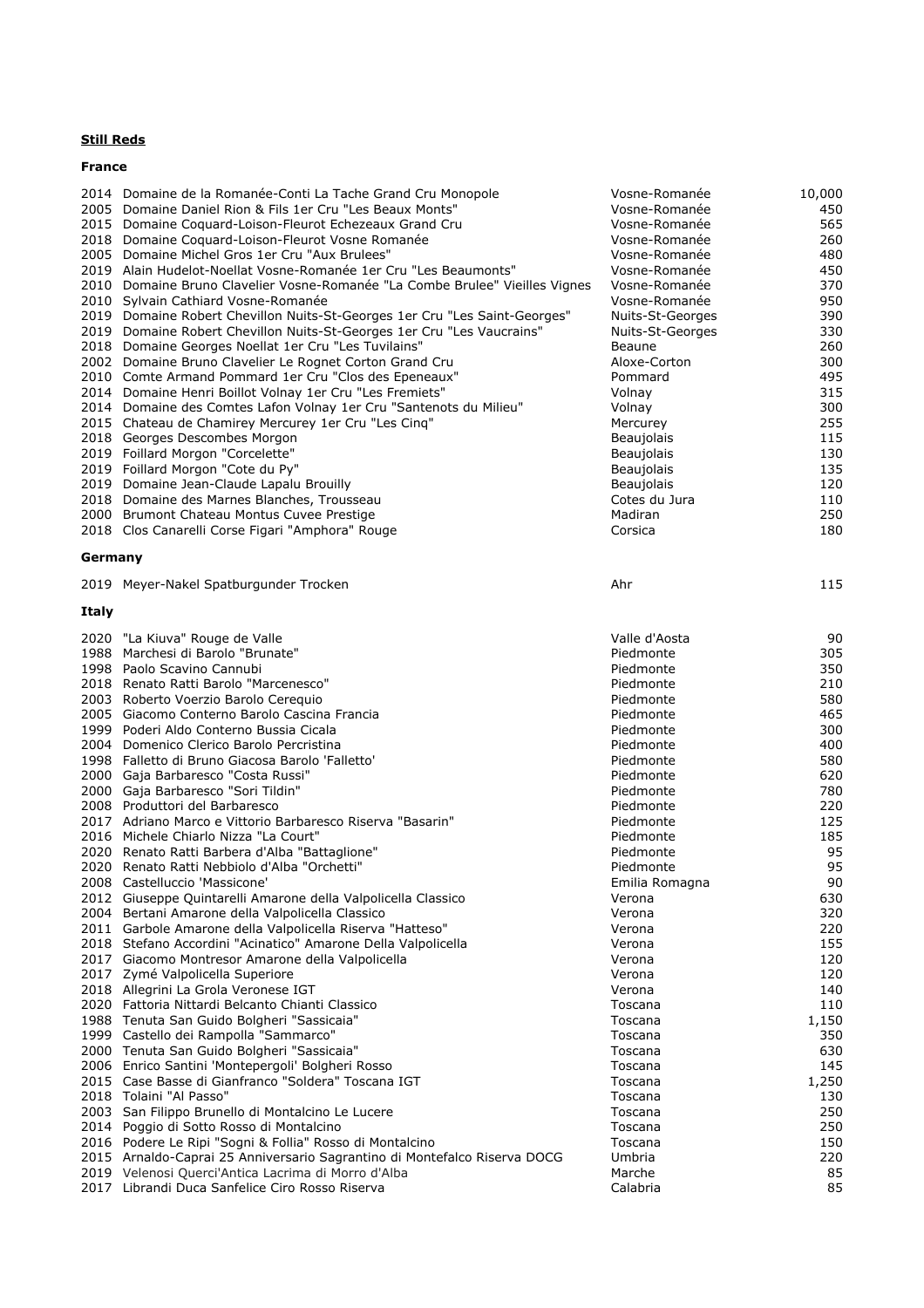| Italy          |                                                                                                                                                                                                                                                                                                                                                                                                                                                                                                                                                                                                                                                 |                                                                                                                                                                                                                    |                                                                                                          |
|----------------|-------------------------------------------------------------------------------------------------------------------------------------------------------------------------------------------------------------------------------------------------------------------------------------------------------------------------------------------------------------------------------------------------------------------------------------------------------------------------------------------------------------------------------------------------------------------------------------------------------------------------------------------------|--------------------------------------------------------------------------------------------------------------------------------------------------------------------------------------------------------------------|----------------------------------------------------------------------------------------------------------|
|                | 2015 Pietracupa Taurasi<br>2007 Emidio Pepe Montepulciano d'Abruzzo<br>2018 Velenosi Verosera Montepulciano d'Abruzzo Colline Teramane DOCG<br>2019 Polvanera '14' Primitivo Gioia del Colle<br>2019 Arianna Occhipinti Grotte Alte Cerauolo di Vittoria<br>2003 Avide 'Barocco' Cerasuolo di Vittoria Classico<br>2018 COS Cerasuolo di Vittoria<br>2018 Donnafugata "Floramundi" Cerasuolo di Vittoria<br>2018 Girolamo Russo Etna Rosso A Rina                                                                                                                                                                                               | Campania<br>Abruzzo<br>Abruzzo<br>Puglia<br>Sicilia<br>Sicilia<br>Sicilia<br>Sicilia<br>Sicilia                                                                                                                    | 160<br>380<br>180<br>110<br>220<br>280<br>150<br>100<br>110                                              |
| <b>Israel</b>  |                                                                                                                                                                                                                                                                                                                                                                                                                                                                                                                                                                                                                                                 |                                                                                                                                                                                                                    |                                                                                                          |
|                | 2018 Recanati Reserve Petite Syrah                                                                                                                                                                                                                                                                                                                                                                                                                                                                                                                                                                                                              | Lower Galilee                                                                                                                                                                                                      | 135                                                                                                      |
| Lebanon        |                                                                                                                                                                                                                                                                                                                                                                                                                                                                                                                                                                                                                                                 |                                                                                                                                                                                                                    |                                                                                                          |
|                | 2014 Clos St. Thomas Les Emirs Rouge<br>2008 Domaine Wardy Private Selection Red                                                                                                                                                                                                                                                                                                                                                                                                                                                                                                                                                                | Bekaa Valley<br>Bekaa Valley                                                                                                                                                                                       | 95<br>250                                                                                                |
| <b>Morocco</b> |                                                                                                                                                                                                                                                                                                                                                                                                                                                                                                                                                                                                                                                 |                                                                                                                                                                                                                    |                                                                                                          |
|                | 2018 Thalvin - Domaine des Ouled Thaleb "Syrocco" Syrah                                                                                                                                                                                                                                                                                                                                                                                                                                                                                                                                                                                         | Zenata                                                                                                                                                                                                             | 105                                                                                                      |
|                | <b>New Zealand</b>                                                                                                                                                                                                                                                                                                                                                                                                                                                                                                                                                                                                                              |                                                                                                                                                                                                                    |                                                                                                          |
|                | 2015 Elephant Hill Hieronymus<br>2016 Elephant Hill Stone Syrah<br>2016 Te Mata "Bullnose" Syrah<br>2010 Dry River Pinot Noir<br>2019 Schubert "Block B" Pinot Noir<br>2018 Dog Point Vineyard Pinot Noir<br>2018 Rippon Mature Vine Pinot Noir<br>2017 Cloudy Bay "Te Wahi" Pinot Noir<br>2020 Felton Road Bannockburn Pinot Noir                                                                                                                                                                                                                                                                                                              | Hawke's Bay<br>Hawke's Bay<br>Hawke's Bay<br>Martinborough<br>Wairarapa<br>Marlborough<br>Central Otago<br>Central Otago<br>Central Otago                                                                          | 235<br>155<br>180<br>275<br>160<br>165<br>190<br>200<br>165                                              |
| Portugal       |                                                                                                                                                                                                                                                                                                                                                                                                                                                                                                                                                                                                                                                 |                                                                                                                                                                                                                    |                                                                                                          |
|                | 2016 Niepoort Redoma Tinto<br>2016 Antonio Madeira A Centenaria Tinto<br>1996 Caves Sao Joao Quinta do Poco do Lobo Cabernet Sauvignon Reserva<br>1996 Caves Sao Joao Quinta do Poco do Lobo Cabernet Sauvignon Reserva (Magnum)<br>2019 Guarda Rios Gold Edition<br>1969 Viuva Gomes Collares Tinto (500ml)<br>2017 Casa Santos Lima Sousão<br>2017 Casa Santos Lima Touriga Nacional                                                                                                                                                                                                                                                          | Douro DOP<br>Dao DOP<br>Bairrada DOP<br>Alentejo<br>Lisboa<br>Lisboa<br>Lisboa                                                                                                                                     | 155<br>220<br>145<br>250<br>90<br>300<br>95<br>95                                                        |
|                | South Africa                                                                                                                                                                                                                                                                                                                                                                                                                                                                                                                                                                                                                                    |                                                                                                                                                                                                                    |                                                                                                          |
|                | 2017 Groot Constantia Shiraz<br>2019 Kanonkop Pinotage<br>2018 Raats Family Cabernet Franc "Dolomite"<br>2020 Newton Johnson Wind & Sea Pinot Noir                                                                                                                                                                                                                                                                                                                                                                                                                                                                                              | Constantia<br>Stellenbosch<br>Stellenbosch<br>Upper Hemel-en-Aarde                                                                                                                                                 | 130<br>140<br>100<br>200                                                                                 |
| <b>Spain</b>   |                                                                                                                                                                                                                                                                                                                                                                                                                                                                                                                                                                                                                                                 |                                                                                                                                                                                                                    |                                                                                                          |
|                | 2015 Crusoe Treasure 'Sea Soul' N. 3<br>2018 Castro Ventosa 'Valtuille Cepas Centenarias'<br>2010 Bodega Numanthia "Termanthia"<br>2017 Bodegas San Roman<br>1970 Vega Sicilia "UNICO" Gran Reserva<br>1991 Vega Sicilia "UNICO" Gran Reserva<br>1998 Lopez Cristobal Reserva<br>1991 Tinto Pesquera Gran Reserva<br>2019 Grupo Marques de Vargas Conde de "San Cristobal"<br>2019 Bodegas Emilio Moro "Finca Resalso"<br>2017 Dominio do Bibei 'Lacima'<br>2001 La Rioja Alta S.A. Gran Reserva "904"<br>2004 La Rioja Alta S.A. Gran Reserva "904"<br>2011 La Rioja Alta S.A. Gran Reserva "904"<br>2015 La Rioja Alta Viña "Ardanza" Reserva | Spain<br><b>Bierzo</b><br>Toro<br>Toro<br>Ribera del Duero<br>Ribera del Duero<br>Ribera del Duero<br>Ribera del Duero<br>Ribera del Duero<br>Ribera del Duero<br>Ribera Sacra<br>Rioja<br>Rioja<br>Rioja<br>Rioja | 380<br>200<br>350<br>220<br>2,400<br>1,450<br>250<br>350<br>95<br>105<br>180<br>300<br>280<br>220<br>130 |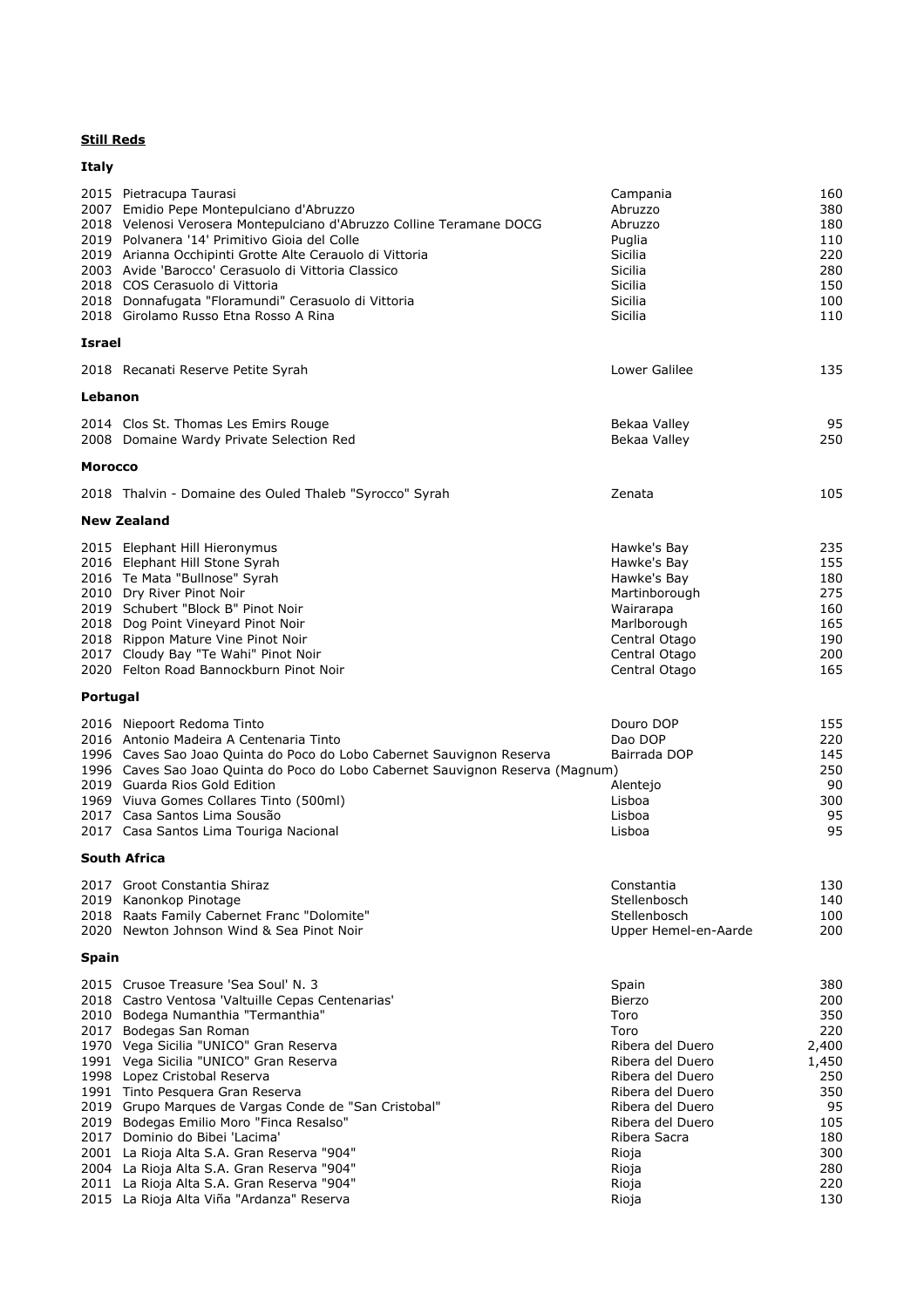# **Spain**

|         | 2012 R.Lopez de Heredia Viña "Cubillo" Crianza<br>2014 La Rioja Alta S.A. "Vina Arana" Gran Reserva<br>2017 Bodegas Roda Cirsion<br>2016 Torres 'Mas de la Rosa' Vinyes Velles<br>2011 Bernabeleva Garnacha de Vina Bonita<br>2019 4kilos<br>2018 Bodegas Cortijo Los Aguilares Pinot Noir<br>2014 Bodegas El Nido 'El Nido'<br>2020 Proyecto Garnachas Olvidada De Aragón | Rioja<br>Rioja<br>Rioja<br>Priorat<br>Madrid<br>Mallorca<br>Malaga<br>Murcia<br>Aragón | 110<br>175<br>450<br>520<br>160<br>155<br>165<br>300<br>90 |
|---------|----------------------------------------------------------------------------------------------------------------------------------------------------------------------------------------------------------------------------------------------------------------------------------------------------------------------------------------------------------------------------|----------------------------------------------------------------------------------------|------------------------------------------------------------|
|         | 2016 Mustiguillo 'Quincha Corral'<br>2012 Alto Landon                                                                                                                                                                                                                                                                                                                      | Valencia<br>La Mancha                                                                  | 250<br>115                                                 |
| Uruguay |                                                                                                                                                                                                                                                                                                                                                                            |                                                                                        |                                                            |
|         | 2019 Bodega Garzon Reserva Tannat                                                                                                                                                                                                                                                                                                                                          | Maldonado                                                                              | 90                                                         |
| USA     |                                                                                                                                                                                                                                                                                                                                                                            |                                                                                        |                                                            |
|         | 2016 Figgins Estate Red<br>2018 Leonetti Cellar Cabernet Sauvignon                                                                                                                                                                                                                                                                                                         | Walla Walla Valley<br>Walla Walla Valley                                               | 260<br>285                                                 |
|         | 2012 Drew Family Cellars "The Ornbaun"                                                                                                                                                                                                                                                                                                                                     | Mendocino Ridge                                                                        | 150                                                        |
|         | 2019 Littorai One Acre Pinot Noir                                                                                                                                                                                                                                                                                                                                          | Anderson Valley                                                                        | 280                                                        |
|         | 2019 Littorai Cerise Vineyard Pinot Noir                                                                                                                                                                                                                                                                                                                                   | Anderson Valley                                                                        | 250                                                        |
|         | 2020 Littorai Les Larmes Pinot Noir                                                                                                                                                                                                                                                                                                                                        | Anderson Valley                                                                        |                                                            |
|         | 2019 Littorai Savoy Vineyard Pinot Noir<br>2017 Patz & Hall Sonoma Coast Pinot Noir                                                                                                                                                                                                                                                                                        | Anderson Valley<br>Sonoma Coast                                                        | 190                                                        |
|         | 2017 Hirsch Vineyards East Ridge Pinot Noir                                                                                                                                                                                                                                                                                                                                | Sonoma Coast                                                                           | 260                                                        |
|         | 2019 Littorai The Haven Pinot Noir                                                                                                                                                                                                                                                                                                                                         | Sonoma Coast                                                                           |                                                            |
|         | 2019 Whitehall Lane Winery & Vineyards Sonoma Stage Vineyard Pinot Noir                                                                                                                                                                                                                                                                                                    | Sonoma Coast                                                                           | 200                                                        |
|         | 2016 Dashe Old Vines Carignane "Les Enfants Terribles"                                                                                                                                                                                                                                                                                                                     | Dry Creek                                                                              | 105                                                        |
|         | 2008 Hall Wines "Kathryn Hall" Cabernet Sauvignon                                                                                                                                                                                                                                                                                                                          | Napa Valley                                                                            | 450                                                        |
|         | 2011 Realm Cellars "The Tempest" Proprietary Blend                                                                                                                                                                                                                                                                                                                         | Napa Valley                                                                            | 420                                                        |
|         | 2018 Duckhorn Vineyards Napa Valley Merlot                                                                                                                                                                                                                                                                                                                                 | Napa Valley                                                                            | 155                                                        |
|         | 2012 Bond Melbury Napa Valley                                                                                                                                                                                                                                                                                                                                              | Napa Valley                                                                            | 900                                                        |
|         | 1985 Silver Oak Cellars Napa Valley Cabernet Sauvignon                                                                                                                                                                                                                                                                                                                     | Napa Valley                                                                            |                                                            |
|         | 2016 Realm Cellars "The Absurd"                                                                                                                                                                                                                                                                                                                                            | Napa Valley                                                                            | 1400                                                       |
|         | 2018 Stag's Leap Cabernet Sauvignon "Artemis"                                                                                                                                                                                                                                                                                                                              | Napa Valley                                                                            | 245                                                        |
|         | 2018 Stag's Leap Cabernet Sauvignon "Hands of Time"                                                                                                                                                                                                                                                                                                                        | Napa Valley                                                                            | 140                                                        |
|         | 2018 The Prisoner Wine Company "The Prisoner"                                                                                                                                                                                                                                                                                                                              | Napa Valley                                                                            | 180                                                        |
|         | 2018 Beaulieu Vineyard BV Napa Valley Cabernet Sauvignon                                                                                                                                                                                                                                                                                                                   | Napa Valley                                                                            | 155                                                        |
|         | 1983 Opus One                                                                                                                                                                                                                                                                                                                                                              | Oakville                                                                               | 830                                                        |
|         | 2008 Paradigm Cabernet Sauvignon                                                                                                                                                                                                                                                                                                                                           | Oakville                                                                               | 340                                                        |
|         | 2019 Caymus Vineyards Cabernet Sauvignon                                                                                                                                                                                                                                                                                                                                   | Rutherford                                                                             | 245                                                        |
|         | 2015 Chamisal Vineyards Edna Valley Pinot Noir                                                                                                                                                                                                                                                                                                                             | Edna Valley                                                                            | 195                                                        |
|         | 1997 Ridge Monte Bello                                                                                                                                                                                                                                                                                                                                                     | Santa Cruz Mountains                                                                   | 700                                                        |
|         | 2020 Arnot-Roberts Peter Martin Ray Vineyard Pinot Noir                                                                                                                                                                                                                                                                                                                    | Santa Cruz Mountains                                                                   | 230                                                        |